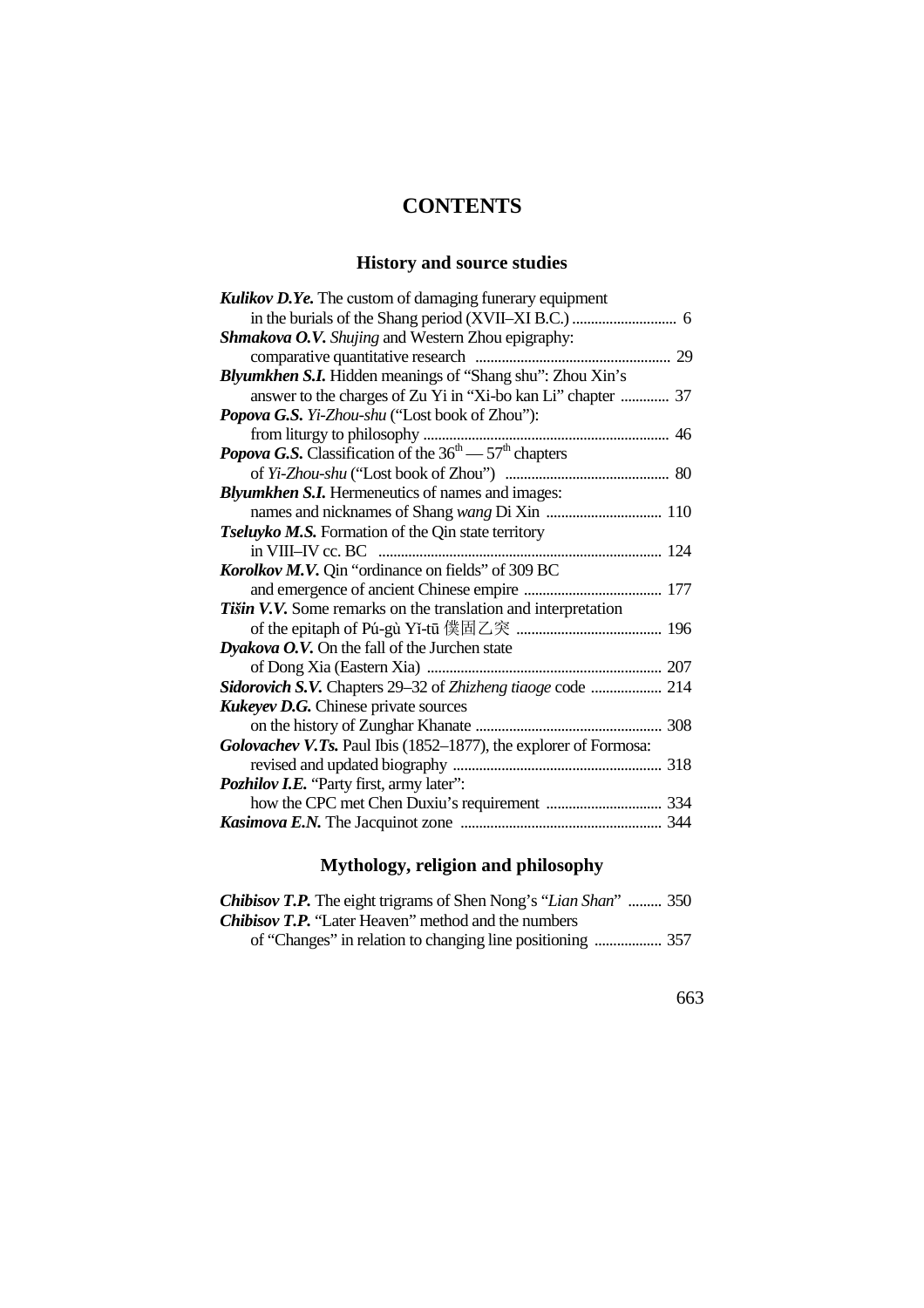| Yakovlev V.M. Chinese family names in Korea and Japan         |  |
|---------------------------------------------------------------|--|
|                                                               |  |
| <b>Knorozova E.Yu.</b> On the Vietnamese spirit               |  |
|                                                               |  |
| <b>Sukhomlinova V.V.</b> Feng Youlan's philosophy of culture: |  |
|                                                               |  |

#### **Literature and arts**

| Dubrovskaya D.V. Lang Shining's paradigm, and the         |  |
|-----------------------------------------------------------|--|
| Castiglioneschi from the State Museum of Oriental Art     |  |
|                                                           |  |
| <b>Girgel D.N.</b> The concept of youmor $\sim$           |  |
|                                                           |  |
| Belova S.V., Martynov D.E., Kuznetsova T.L.               |  |
| The changes in plot in "The Three Kingdoms"               |  |
|                                                           |  |
| <b>Tceluiko D.S.</b> Analysis of personal gardens located |  |
|                                                           |  |

### **Language and culture**

| <b>Komissarov S.A.</b> Who was wenren — a «man of culture»       |  |
|------------------------------------------------------------------|--|
|                                                                  |  |
| <b>Kirichenko A.D.</b> Defining the notion of "Chu Shi" 處士       |  |
| in the Tang dynasty (by example of Han Yu's                      |  |
|                                                                  |  |
| <b>Khudyakov D.A.</b> The mechanism of Tangut                    |  |
|                                                                  |  |
| <b>Bogushevskaya V.A.</b> Fifty shades of grey:                  |  |
| on the concept and ways of expressing                            |  |
|                                                                  |  |
| <b>Kulebyakina D.Ye.</b> The Chinese romanized script as a means |  |
| of the illiteracy eradication: problems and contradictions  525  |  |
| <b>Girgel D.N.</b> The views of liberal intellectuals of         |  |
|                                                                  |  |
| Ni Jiaojiao. Creative cultural brands as a part of               |  |
|                                                                  |  |

664